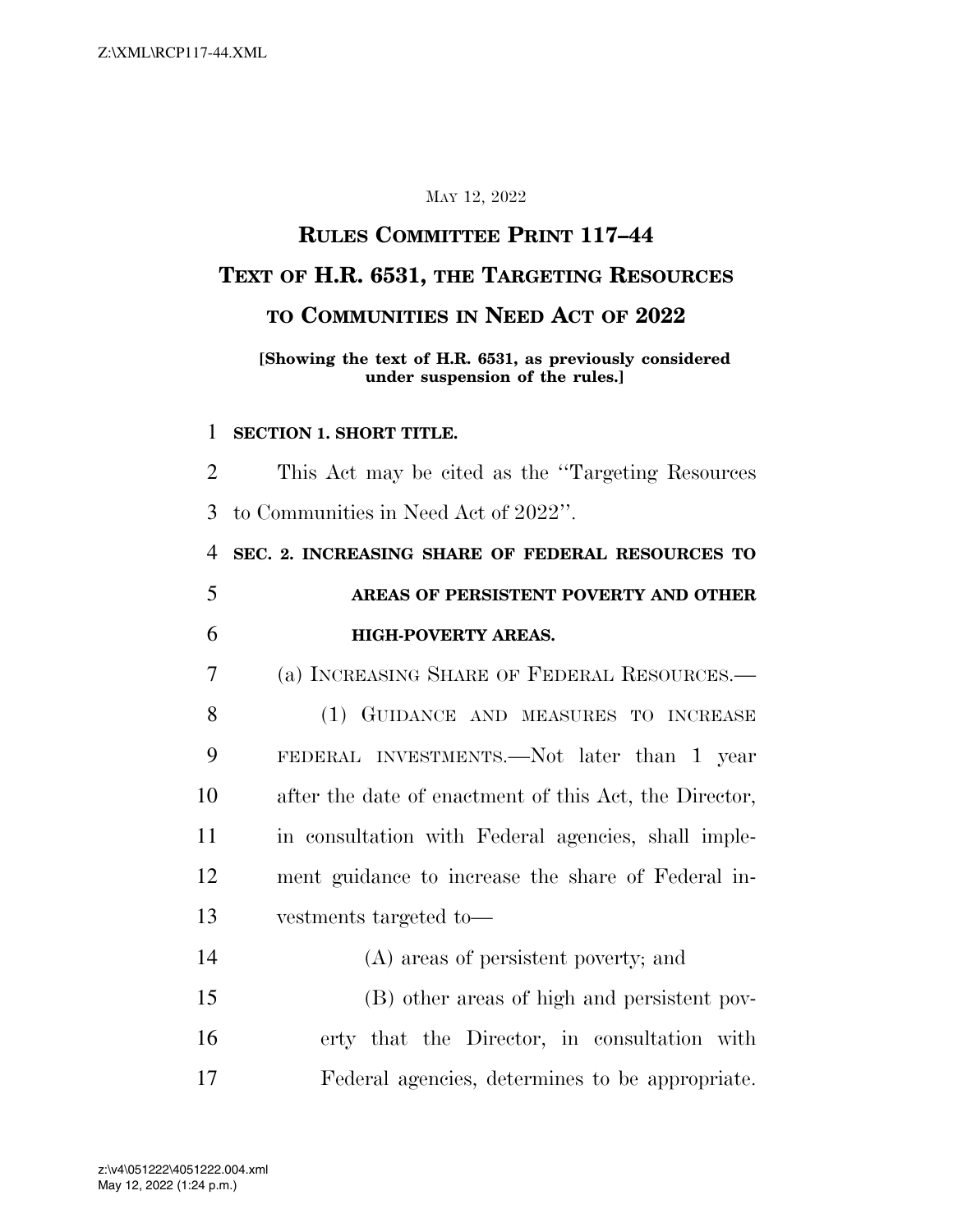| $\mathbf{1}$   | (2) GUIDANCE FOR AGENCIES.—Not later than             |
|----------------|-------------------------------------------------------|
| $\overline{2}$ | 120 days after the date of enactment of this Act, the |
| 3              | Director shall issue guidance to Federal agencies     |
| $\overline{4}$ | identifying—                                          |
| 5              | (A) the scope and type of programs subject            |
| 6              | to the guidance and measures required by para-        |
| 7              | graph(1);                                             |
| 8              | (B) the share of Federal investments to be            |
| 9              | targeted to the areas described under para-           |
| 10             | graph(1);                                             |
| 11             | (C) the manner in which Federal invest-               |
| 12             | ments are to be targeted to the areas described       |
| 13             | under paragraph $(1)$ ; and                           |
| 14             | (D) measures to track the Federal invest-             |
| 15             | ments targeted to the areas described under           |
| 16             | paragraph $(1)$ over time.                            |
| 17             | (3) INVESTMENT AMOUNT.—In developing the              |
| 18             | guidance and measures under paragraph (1), the Di-    |
| 19             | rector shall include a minimum goal that Federal in-  |
| <b>20</b>      | vestments targeted to areas of persistent poverty or  |
| 21             | other areas with high and persistent poverty be in    |
| 22             | an amount that is greater than the amount that is     |
| 23             | proportional to the population of such areas in the   |
| 24             | United States relative to the population of the       |
| 25             | United States as a whole.                             |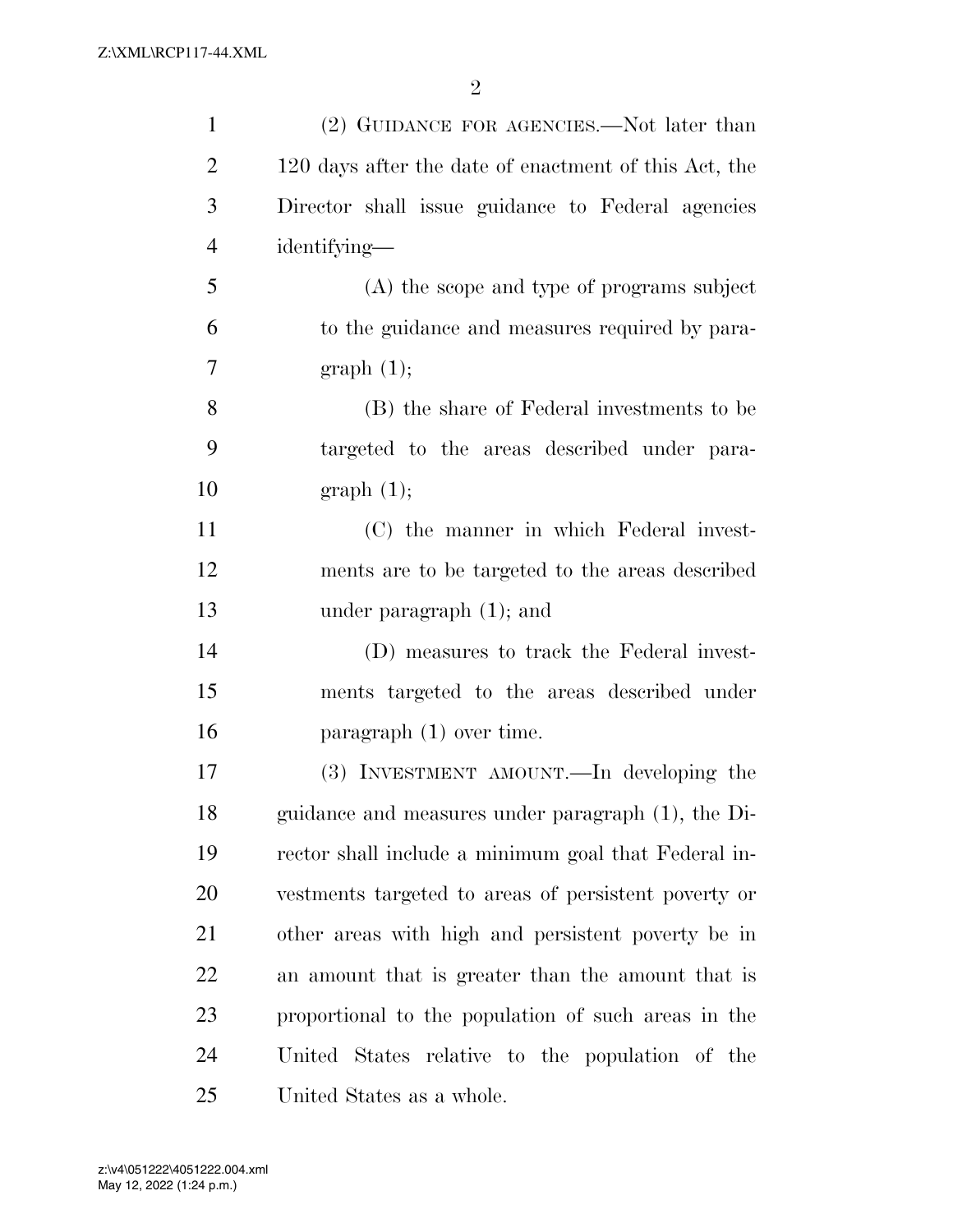| $\mathbf{1}$   | (4) REPORTS TO CONGRESS.—The Director, in          |
|----------------|----------------------------------------------------|
| $\overline{2}$ | consultation with Federal agencies, shall submit   |
| 3              | each fiscal year to the appropriate committees of  |
| $\overline{4}$ | Congress a report that includes—                   |
| 5              | $(A)$ a list of the programs, by agency,           |
| 6              | under which the amount of Federal funds tar-       |
| 7              | geted to areas described under paragraph (1)       |
| 8              | were increased in the previous fiscal year, in ac- |
| 9              | cordance with such paragraph; and                  |
| 10             | (B) for each program listed under sub-             |
| 11             | paragraph $(A)$ —                                  |
| 12             | (i) the amount of funds that were tar-             |
| 13             | geted under the program to an area of per-         |
| 14             | sistent poverty or other area with high and        |
| 15             | persistent poverty during the previous fis-        |
| 16             | cal year;                                          |
| 17             | (ii) the percent change from the fiscal            |
| 18             | year before the previous fiscal year in the        |
| 19             | amount of funds that were targeted under           |
| 20             | the program toward an area of persistent           |
| 21             | poverty or other area with high and per-           |
| 22             | sistent poverty; and                               |
| 23             | (iii) to the extent practicable, an as-            |
| 24             | sessment of the economic impact of the             |
| 25             | program on the area, including data on the         |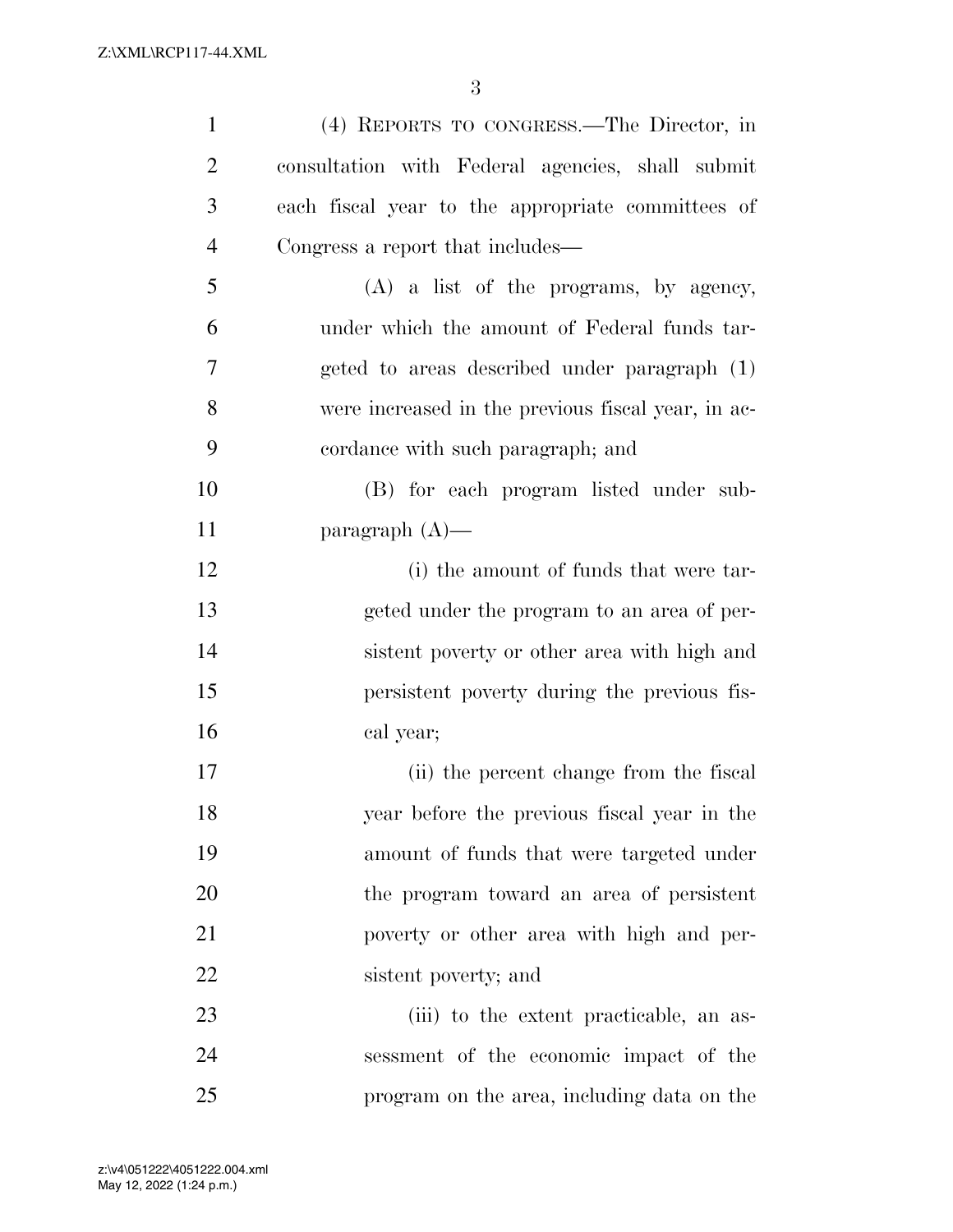Z:\XML\RCP117-44.XML

| $\mathbf{1}$   | categories of individuals impacted by the              |
|----------------|--------------------------------------------------------|
| $\overline{2}$ | targeting of funds to such areas under the             |
| 3              | program, disaggregated by household in-                |
| $\overline{4}$ | come, race, gender, age, national origin,              |
| 5              | disability status, and whether the individ-            |
| 6              | uals live in an urban area, suburban area,             |
| 7              | or rural area.                                         |
| 8              | (b) PUBLICATION OF LIST OF AREAS OF PERSISTENT         |
| 9              | POVERTY.-                                              |
| 10             | $(1)$ In GENERAL.—Not later than 60 days after         |
| 11             | the date of enactment of this Act, the Bureau of the   |
| 12             | Census shall publish a list of all areas of persistent |
| 13             | poverty.                                               |
| 14             | (2) UPDATE.—The Bureau of the Census shall             |
| 15             | update annually the list published under paragraph     |
| 16             | (1).                                                   |
| 17             | $(c)$ GAO REPORTS.—                                    |
| 18             | (1) INITIAL REPORT.—Not later than two years           |
| 19             | after the date of enactment of this Act, the Comp-     |
| 20             | troller General of the United States shall provide to  |
| 21             | the appropriate committees of Congress a report on     |
| 22             | the effectiveness of the measures implemented under    |
| 23             | subsection (a), including an assessment regarding      |
| 24             | the impact of increasing Federal investments spent     |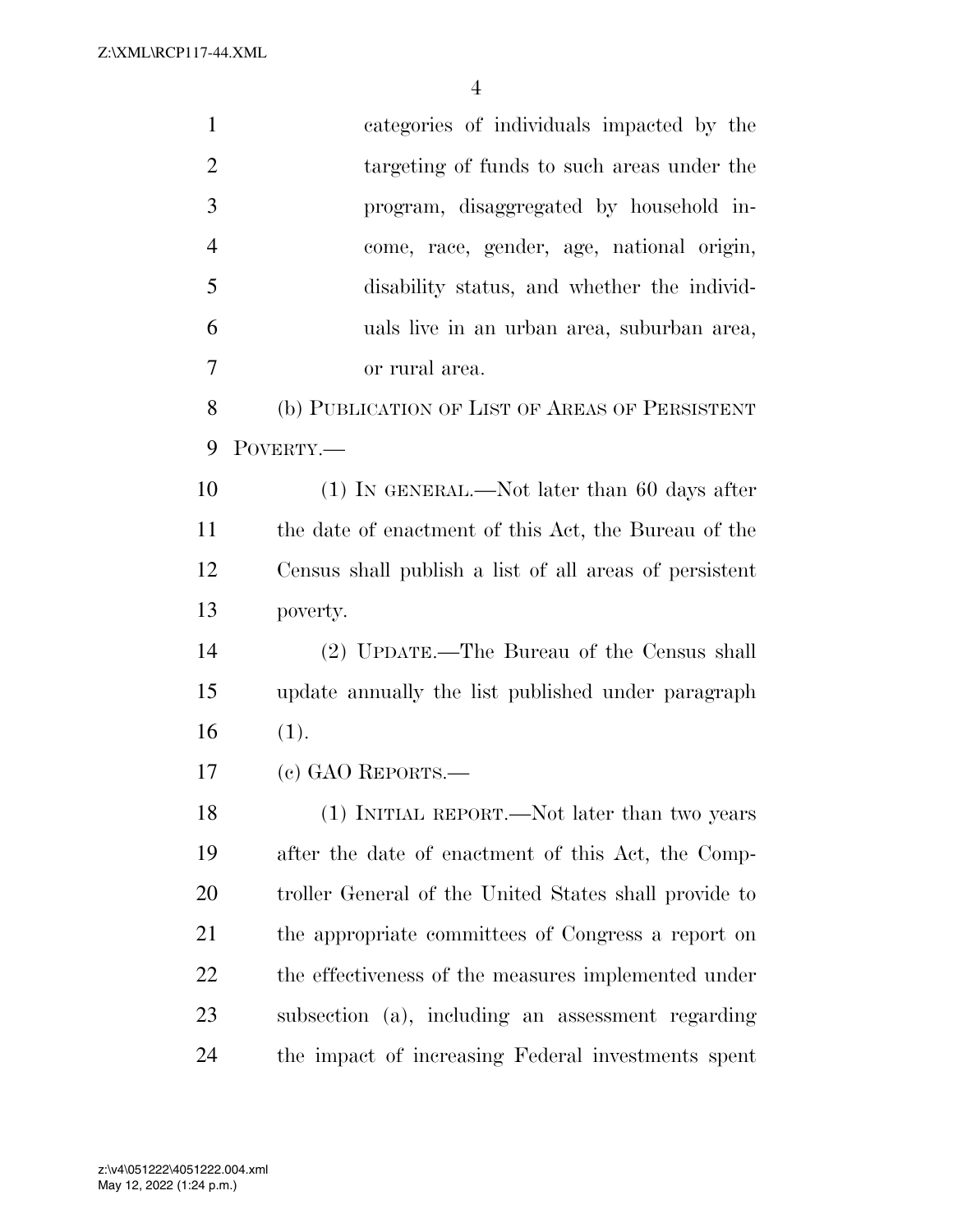in areas of persistent poverty and other areas with high and persistent poverty.

 (2) SUBSEQUENT REPORTS.—Not later than 10 years after the date of enactment of this Act, the Comptroller General of the United States shall pro- vide at least two subsequent reports (as described in paragraph (1)) to the appropriate committees of Congress.

 (d) AUTHORIZATION OF APPROPRIATIONS.—There is authorized to be appropriated for fiscal year 2023, \$5,000,000 for salaries and expenses (including for enter- ing contracts with non-Federal persons) to carry out this Act.

(e) DEFINITIONS.—In this Act:

 (1) APPROPRIATE COMMITTEES OF CON- GRESS.—The term ''appropriate committees of Con-gress'' means—

 (A) the Committee on Appropriations, the Committee on the Budget, the Committee on Commerce, Science, and Transportation, and 21 the Committee on Homeland Security and Gov-ernmental Affairs of the Senate;

 (B) the Committee on Appropriations, the Committee on the Budget, the Committee on Energy and Commerce, the Committee on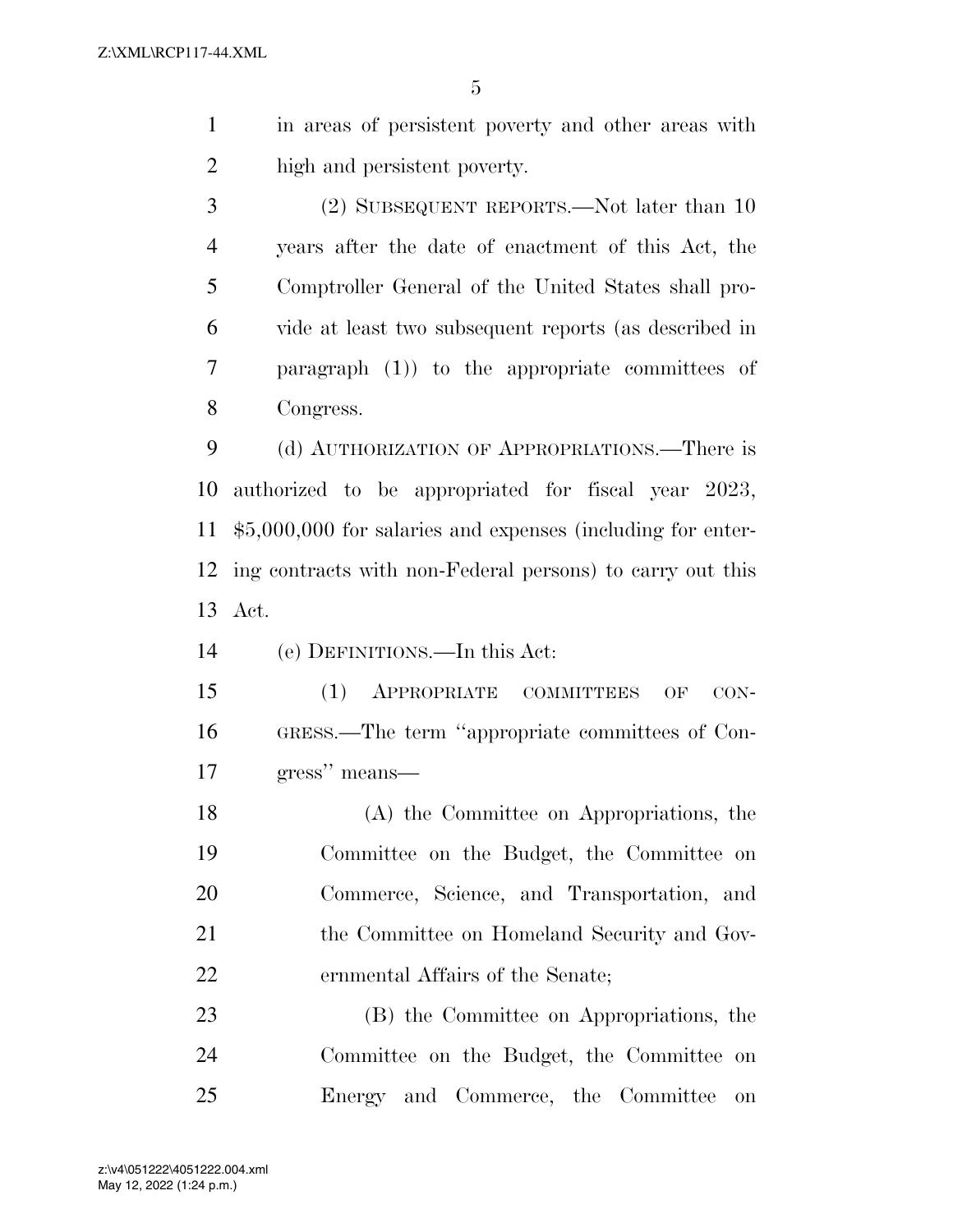| $\mathbf{1}$   | Transportation and Infrastructure, and the          |
|----------------|-----------------------------------------------------|
| $\overline{2}$ | Committee on Oversight and Reform of the            |
| 3              | House of Representatives; and                       |
| $\overline{4}$ | (C) any other committee of Congress that            |
| 5              | has jurisdiction over an agency with a role de-     |
| 6              | veloping or implementing measures under sub-        |
| 7              | section (a).                                        |
| 8              | (2) AREA OF PERSISTENT POVERTY.—The term            |
| 9              | "area of persistent poverty" means an area that is  |
| 10             | a high-poverty census tract or a persistent poverty |
| 11             | county.                                             |
| 12             | (3) DIRECTOR.—The term "Director" means             |
| 13             | the Director of the Office of Management and Budg-  |
| 14             | et.                                                 |
| 15             | (4) HIGH-POVERTY CENSUS TRACT.—The term             |
| 16             | "high-poverty census tract" means a census tract    |
| 17             | that has a poverty rate of not less than 20 percent |
| 18             | in the most recent American Community Survey 5-     |
| 19             | year data published by the Bureau of the Census.    |
| 20             | (5) PERSISTENT POVERTY COUNTY.—The term             |
| 21             | "persistent poverty county" means—                  |
| 22             | (A) a county, parish, or other equivalent           |
| 23             | county division (as determined by the Bureau of     |
| 24             | the Census) with a poverty rate of not less than    |
| 25             | 20 percent in the Small Area Income and Pov-        |